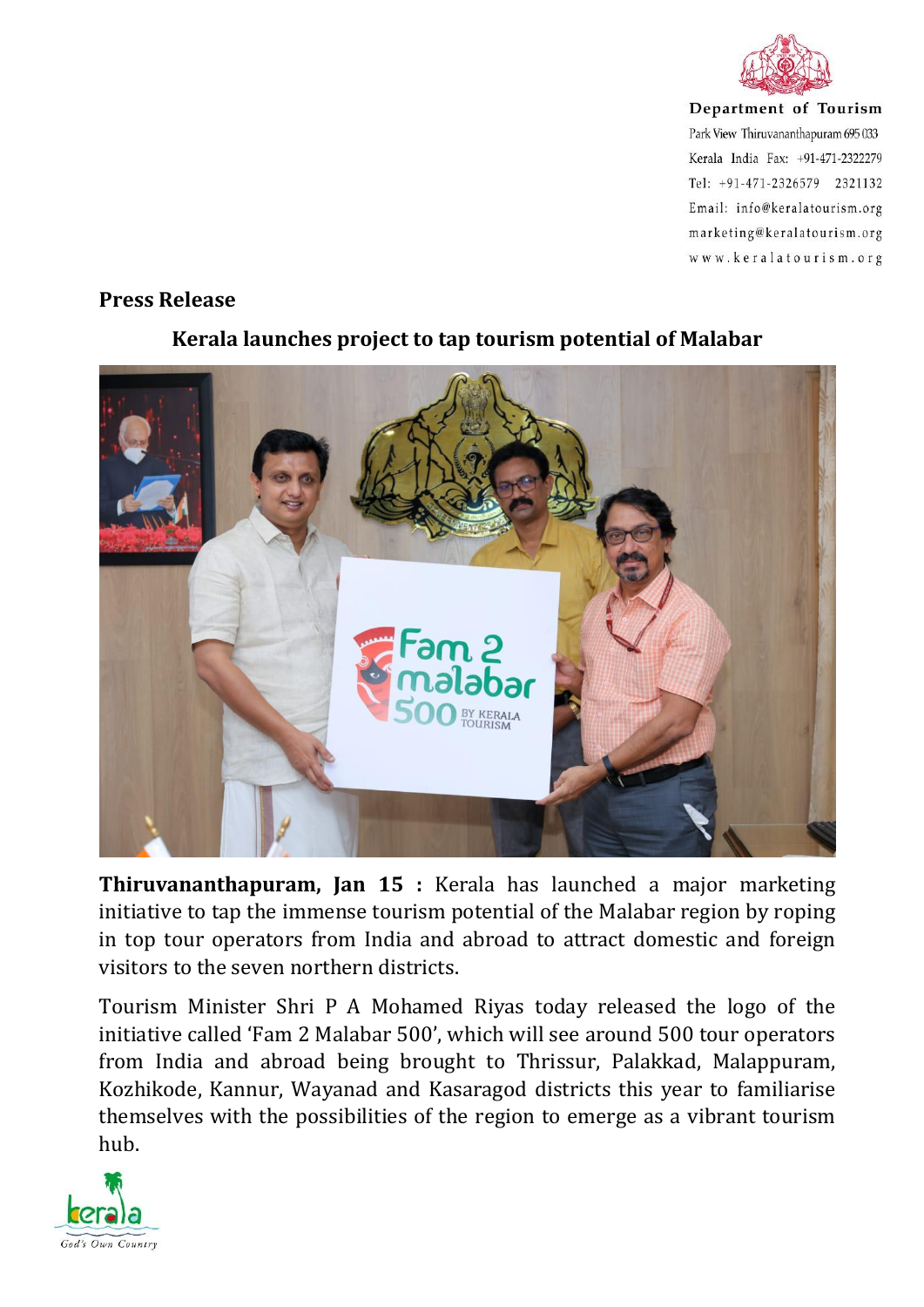

Department of Tourism Park View Thiruvananthapuram 695 033 Kerala India Fax: +91-471-2322279 Tel: +91-471-2326579 2321132 Email: info@keralatourism.org marketing@keralatourism.org www.keralatourism.org

The logo release function was attended by Dr. Venu V, Additional Chief Secretary, Tourism, Govt. of Kerala, and Shri Prasanth Vasudev, Deputy Director, Tourism.

"This initiative will help mark Malabar firmly on the global tourism map and attract domestic and international visitors to the region through the packages of tour operators," Shri Riyas said.

The Government will extend all support to the tour operators and the industry bodies partnering with the campaign, Shri Riyas said.

The tour operators coming in different groups as part of 'Fam 2 Malabar 500' will be taken on familiarisation trips through the panoramic settings of north Kerala and have a hands on feel of Malabar's history, heritage and lifestyle, especially its rich and diverse culinary traditions.

The first batch of around 70 tour operators will be reaching Kannur on January 17, to be hosted by North Malabar Chamber of Commerce under a package called "Mystical Malabar".

This group includes tour and travel organisers from Mumbai, Pune, Bengaluru and Kolhapur, and they will be taken to various places of interest in Kasaragod, Kannur and Wayanad districts till January 20.

The visitors will be treated to a performance of Theyyam at Theyyakkavu at Kannur on January 17, besides other folk and martial art traditions of Malabar like Kolkali, Poorakkali, Kalarippayattu on 18th. The team will visit places like Paithalmala, Thalassery Fort, Muzhappilangadu Beach, Aralam Sanctuary, Bekel Fort and the houseboat hub of Valiyaparamba, where they will get houseboat experience.

This initiative will also boost Kerala's ambitious Caravan Tourism project, in which the Malabar region figures prominently. The Caravan Tourism project has elicited tremendous response within a few months of its launch. As many as 122 operators have so far applied for rolling out 236 caravans and 59 investors for setting up 87 caravan parks, he added.